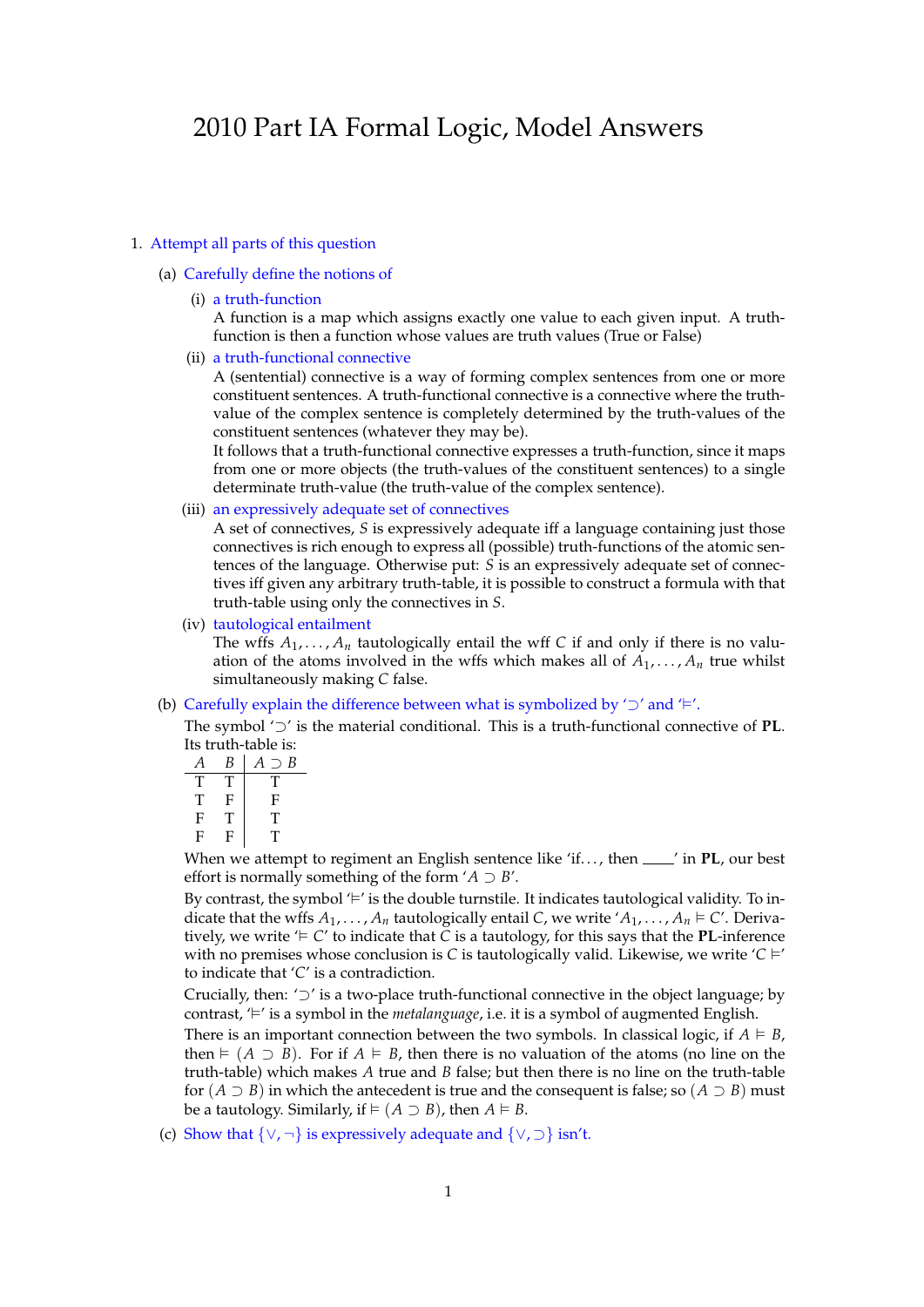To prove the expressive adequacy of *{∨*, *¬}*, I will first prove the expressive adequacy of *{∨*, *∧*, *¬}*. That is, I need to show the following: Given any truth-table with *n* atoms (and so 2*<sup>n</sup>* lines), I can write down a formula, *D*, which has that truth-table. There are two cases I need to consider:

- *1: the truth-table is false on every line.* Where *A* is any atom which appears in the truthtable, let *D* be the formula  $(A \land \neg A)$ . This has the required truth-table, since it is also false on every line.
- *2: at least one line of the truth-table is true.* For each true line of the truth-table, I write down the *basic conjunction* which is true on that line (and false on all others). For example: suppose I have atoms *A*1, *A*2, *A*3, . . . , *An*, and I am looking at the following line on the target truth-table:

|  | $13 -$ | $\cdots$ | $\pi_n$ | target formula |
|--|--------|----------|---------|----------------|
|  |        |          |         |                |
|  |        |          |         |                |

then I write down the conjunction ' $(A_1 \wedge \neg A_2 \wedge \neg A_3 \wedge \dots \wedge A_n)$ ' (being sloppy with brackets).

Having written down such a basic conjunction for all and only the *true* lines of the truth-table, I disjoin the results. That is, I now write down a long disjunction, *D*, where each disjunct in *D* is one of my basic conjunctions.

A disjunction is true on exactly those lines where at least one of the disjuncts is true, and false on all other lines. So *D* is true on exactly those lines where one of the basic conjunctions is true, and false everywhere else. But I have written down a basic conjunction for all and only those line where the target formula is to be true. So *D* has the required truth-table.

Accordingly, no matter what truth-table I am given, I can produce a formula, *D*, which has that truth-table. This shows that  $\{ \vee, \wedge, \neg \}$  is expressively adequate.

It is now easy to show that *{∨*, *¬}* is expressively adequate. Observe that *{∨*, *¬}* can express conjunction:

$$
\begin{array}{c|cc}\nA & B & \neg(\neg A \lor \neg B) \\
\hline\nT & T & T \\
T & F & F \\
F & T & F \\
F & F & F \\
\end{array}
$$

So now, wherever my formula *D* contained a conjunction  $(A \wedge B)$ , for any (complex) wffs *A* and *B*, I can replace that conjunction with  $\neg(\neg A \lor \neg B)$ . The resulting formula will have exactly the same truth-table as *D*. **So** *{∨*, *¬}* **is expressively adequate.**

Last, I need to show that *{∨*, *⊃}* is *not* expressively adequate. It suffices to show that there is some truth-table which cannot be expressed using only '*∨*' and '*⊃*'. For any wffs *B* and *C*, both (*B ∨ C*) and (*B ⊃ C*) are true whenever *B* and *C* are true. So, for any formula whose only logical constants are '*∨*' and '*⊃*', the top line of the truth table for that formula must be true. But then it is impossible to express negation:

$$
\begin{array}{c|cc}\nA & \neg A \\
\hline\nT & F \\
F & T\n\end{array}
$$

since the first line of this truth table must be false. **So** *{∨*, *⊃}* **is not expressively adequate.**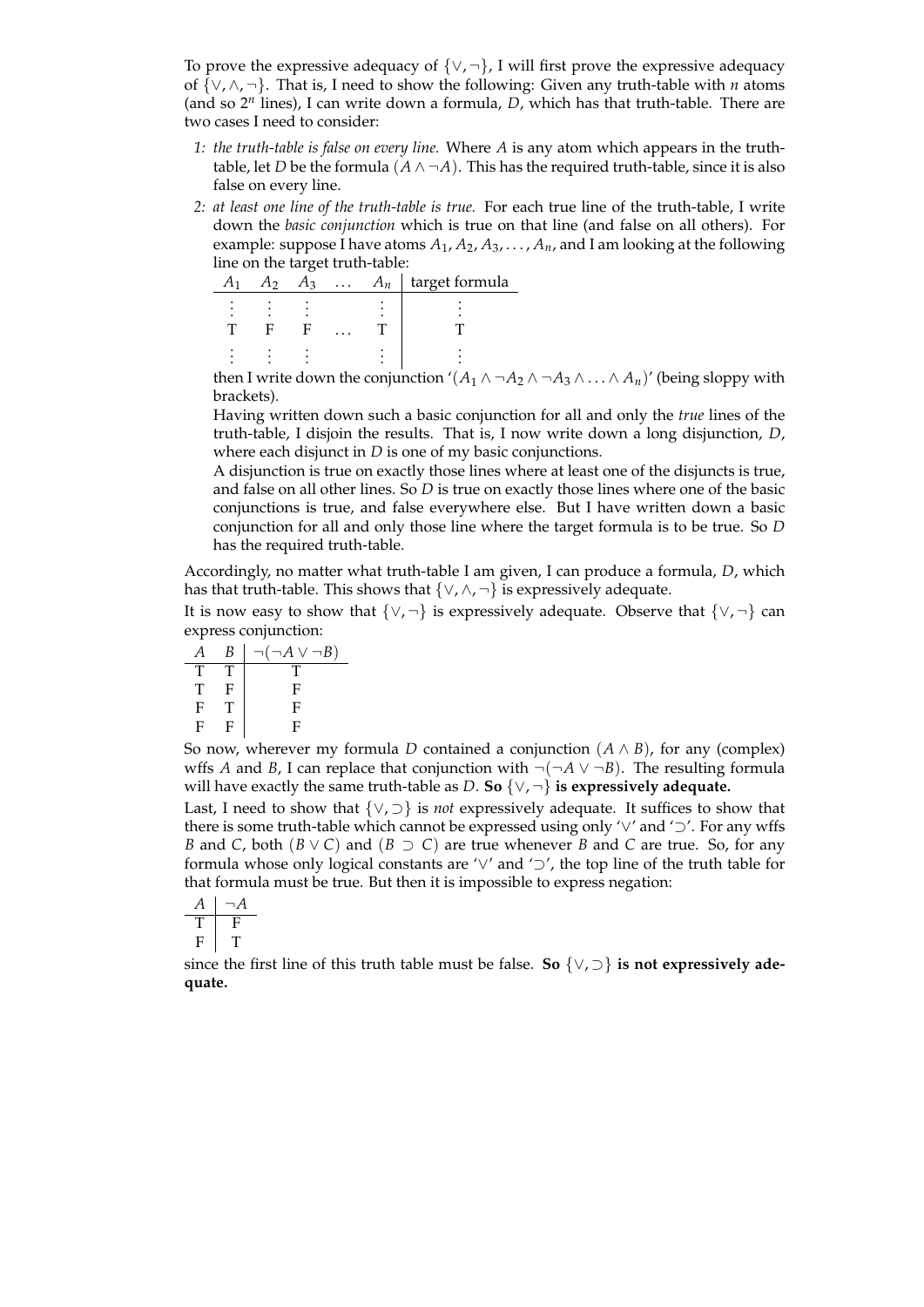2 Attempt all parts of this question.

(a) Using the following translation manual:

- '*a*' denotes Abelard '*e*' denotes Eloise ' *f'* denotes Fulbert '*Sx*' expresses: *x* is a student '*Cx*' expresses: *x* is in a convent '*Px*' expresses: *x* is a philosopher '*Lxy*' expresses: *x* loves *y* Taking the domain to be all people, translate the following into QL<sup>=</sup> (i) Not every student in a convent is a philosopher. *¬∀x*((*Sx ∧ Cx*) *⊃ Px*) (ii) Eloise loves some philosopher only if all students are philosophers.
	- (*∃x*(*Px ∧ Lex*) *⊃ ∀x*(*Sx ⊃ Px*))
	- (iii) Anyone who loves no philosophers does not love Abelard. *∀x*(*¬∃y*(*Py ∧ Lxy*) *⊃ ¬Lxa*)
	- (iv) Eloise loves at most one philosopher. *∀x∀y*([(*Px ∧ Lex*) *∧* (*Py ∧ Ley*)] *⊃ x* = *y*)
	- (v) There are exactly two students whom Fulbert loves.  $\exists x \exists y ([(Sx \wedge Lfx) \wedge (Sy \wedge Lfy)] \wedge [\neg x = y \wedge \forall z ((Sz \wedge Lfx) \supset (x = z \vee y = z))])$
	- (vi) If Eloise is in a convent, then Eloise is the only person Fulbert does not love; otherwise, the only person Fulbert does not love is Abelard.  $(\vert Ce \supset \forall x(\neg Lfx \equiv x = e) \vert \wedge [\neg Ce \supset \forall x(\neg Lfx \equiv x = a)]$
	- (vii) If exactly two philosophers are in a convent, then one of them is Eloise.  $\forall x \forall y (\{[(Px \land Cx) \land (Py \land Cy)] \land [\neg x = y \land \forall z ((Pz \land Cz) \supset (x = z \lor y = z))] \} \supset$ *{x* = *e ∨ y* = *e}*)
- (b) Using the same translation manual, render the following arguments into  $QL^=$  and use trees to show that they are valid.
	- (i) No student is in a convent. The only philosophers there are are also students. So no philosopher is in a convent.

$$
\forall x (Sx \supset \neg Cx)
$$
  
\n
$$
\forall x (Px \supset Sx)
$$
  
\n
$$
\neg \exists x (Px \land Cx)
$$
  
\n
$$
\exists x (Px \land Cx)
$$
  
\n
$$
(Pb \land Cb)
$$
  
\n
$$
Pb
$$
  
\n
$$
Cb
$$
  
\n
$$
(Pb \supset Sb)
$$
  
\n
$$
\neg Pb
$$
  
\n
$$
\neg Sb
$$
  
\n
$$
\neg Cb
$$

(ii) If Fulbert loves anyone, he loves exactly one person. Abelard is not a student. So if Fulbert loves Abelard, Fulbert loves no students.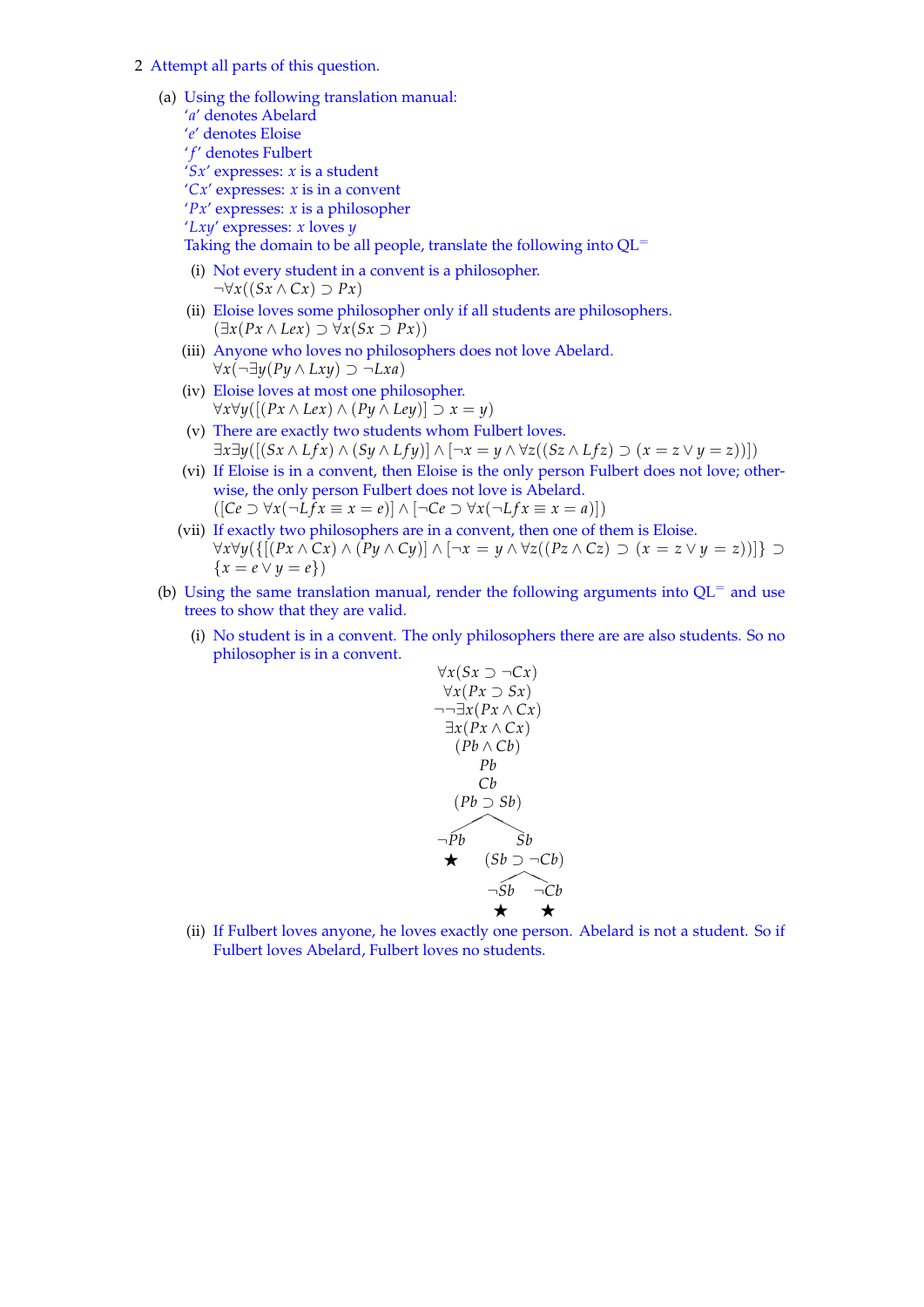

*The shorter tree follows from realising that the first premiss amounts to 'Fulbert loves at most one person'.*

(iii) Abelard loves Eloise. Eloise loves Abelard. Abelard is a philosopher. Fulbert loves no one who loves anyone who loves a philosopher. So Fulbert does not love Abelard.

*Lae*  
\n*Lea*  
\n*Pa*  
\n
$$
\forall x (\exists y (Lxy \land \exists z (Lyz \land Pz)) \supset \neg Lfx)
$$
  
\n $\neg \neg Lfa$   
\n*Lfa*  
\n( $\exists y (Lay \land \exists z (Lyz \land Pz)) \supset \neg Lfa$ )  
\n $\neg \exists y (Lay \land \exists z (Lyz \land Pz))$   
\n $\neg (Lay \land \exists z (Lyz \land Pz))$   
\n $\neg (Lae \land \exists z (Lez \land Pz))$   
\n $\neg Lae$   
\n $\neg \exists z (Lez \land Pz)$   
\n $\neg (Lea \land Pa)$   
\n $\neg Lea$   
\n $\neg Pa$   
\n★

(iv) Eloise loves Abelard and only Abelard. No one else loves anyone. So exactly one person is loved.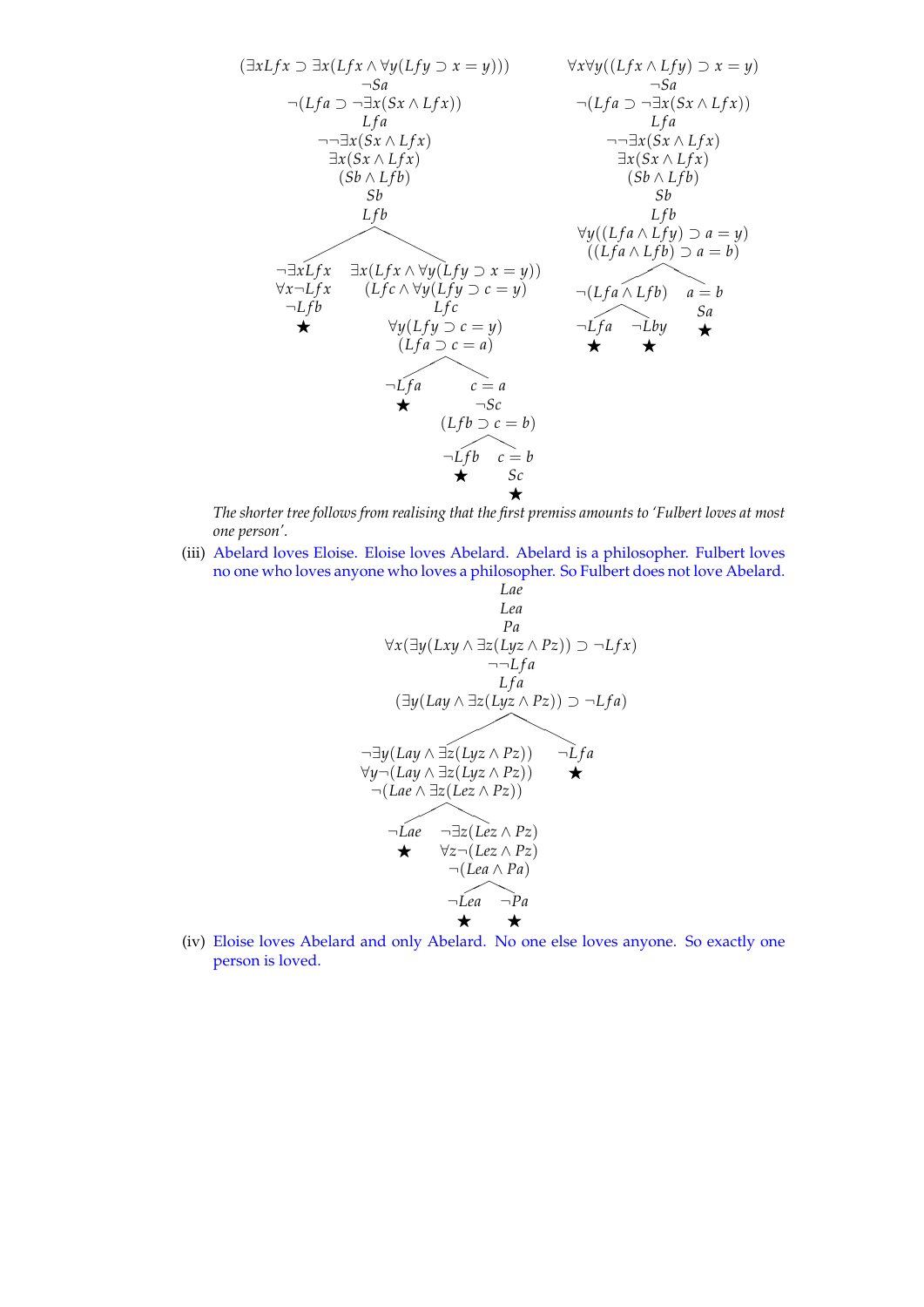$$
(Lea \land \forall x (Lex \supset a = x))
$$
  
\n
$$
\forall x (\neg x = e \supset \forall y \neg Lxy)
$$
  
\n
$$
\neg \exists x (\exists y Lyx \land \forall z (\exists y Lyz \supset x = z))
$$
  
\n
$$
Lea
$$
  
\n
$$
\forall x (Lex \supset a = x)
$$
  
\n
$$
\forall x (\exists y Lyx \land \forall z (\exists y Lyz \supset x = z))
$$
  
\n
$$
\neg (\exists y Lyx \land \forall z (\exists y Lyz \supset a = z))
$$
  
\n
$$
\neg \exists y Lya
$$
  
\n
$$
\neg \forall z (\exists y Lyz \supset a = z)
$$
  
\n
$$
\neg Lea
$$
  
\n
$$
\neg (\exists y Lyy \supset a = b)
$$
  
\n
$$
\neg Leb
$$
  
\n
$$
\neg a = b
$$
  
\n
$$
Lcb
$$
  
\n
$$
(\neg c = e \supset \forall y \neg Lcy)
$$
  
\n
$$
\neg \neg c = e
$$
  
\n
$$
\forall y \neg Lcy
$$
  
\n
$$
c = e
$$
  
\n
$$
\neg Lcb
$$
  
\n
$$
(Leb \supset a = b)
$$
  
\n
$$
\Rightarrow Leb
$$
  
\n
$$
\Rightarrow
$$
  
\n
$$
\Rightarrow
$$
  
\n
$$
\Rightarrow
$$
  
\n
$$
\Rightarrow
$$
  
\n
$$
\Rightarrow
$$
  
\n
$$
\Rightarrow
$$
  
\n
$$
\Rightarrow
$$
  
\n
$$
\Rightarrow
$$
  
\n
$$
\Rightarrow
$$
  
\n
$$
\Rightarrow
$$
  
\n
$$
\Rightarrow
$$
  
\n
$$
\Rightarrow
$$
  
\n
$$
\Rightarrow
$$
  
\n
$$
\Rightarrow
$$
  
\n
$$
\Rightarrow
$$
  
\n
$$
\Rightarrow
$$
  
\n
$$
\Rightarrow
$$
  
\n
$$
\Rightarrow
$$
  
\n
$$
\Rightarrow
$$
  
\n
$$
\Rightarrow
$$
  
\n
$$
\Rightarrow
$$
  
\n
$$
\Rightarrow
$$
  
\n
$$
\Rightarrow
$$
  
\n
$$
\
$$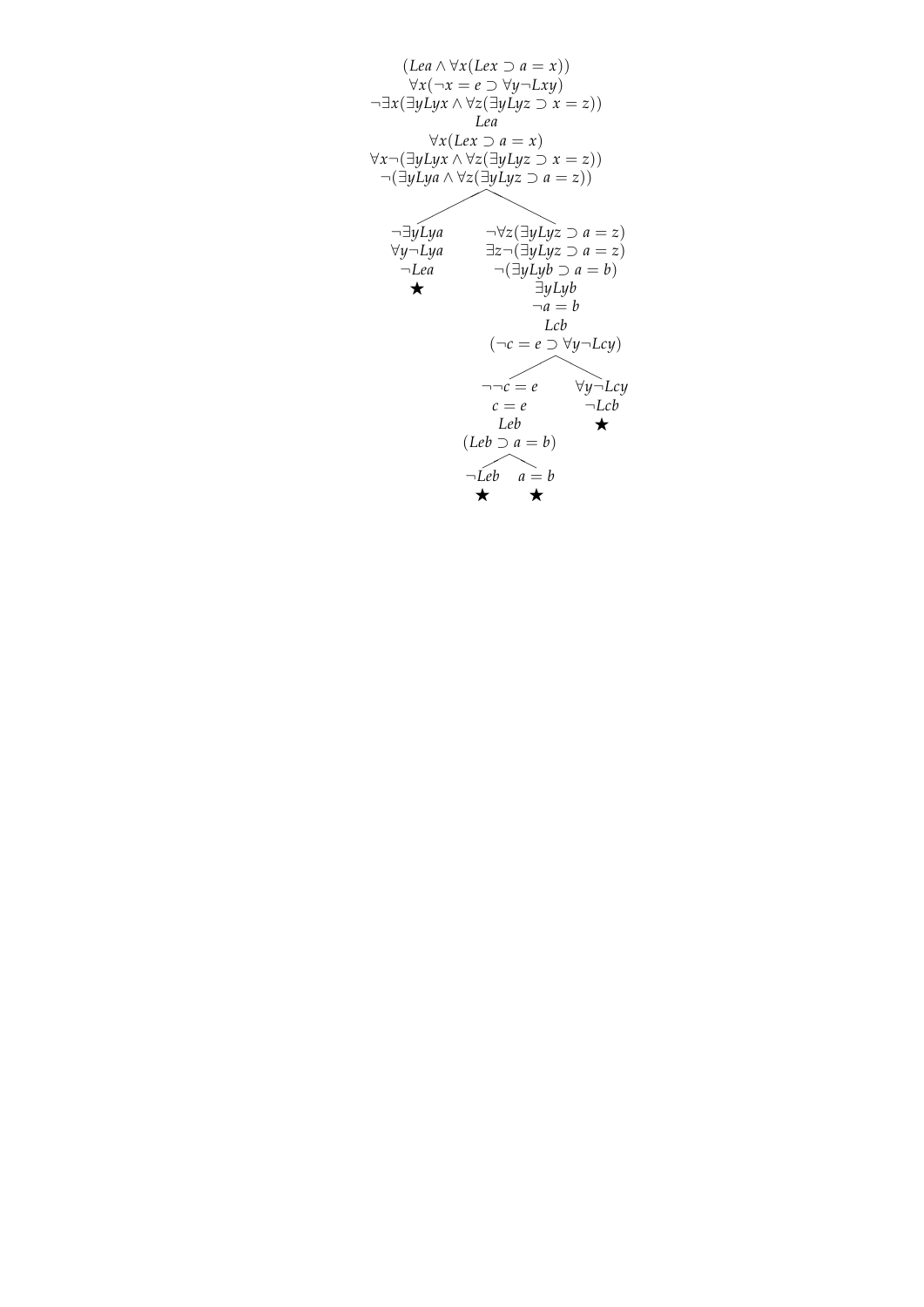- 3. (a) Define what it means to say that:
	- i. A binary relation R is reflexive. *R* is reflexive iff *∀xRxx*
	- ii. A binary relation R is symmetric. *R* is symmetric iff *∀x∀y*(*Rxy ⊃ Ryx*)
	- iii. A binary relation R is transitive. *R* is transitive iff  $\forall x \forall y \forall z ((Rxy \land Ryz) ⊇ Rxz)$
	- iv. A binary relation R is an equivalence relation. *R* is an equivalence relation iff *R* is symmetric, reflexive and transitive.
	- (b) Say that a binary relation *R* is circular iff  $\forall x \forall y \forall z ((Rxy ∧ Ryz) ⊇ Rzx)$ . With this definition to hand, prove the following claims, for any binary relation *R*. You may use **QL** trees to prove these claims, or an informal argument.
		- i. Suppose *R* is circular and symmetric. Suppose also that every object bears *R* to something. Then *R* is reflexive. Arbitrarily fix *x* and *y*. Since *R* is circular, ((*Rxy ∧ Ryx*) *⊃ Rxx*). Since *R* is symmetric,  $(Rxy$  ⊃  $Ryx$ ). So  $(Rxy$  ⊃  $Rxx)$ . But then it follows, from the assumption, that *Rxx*. Since *x* was arbitrary, *R* is symmetric.
		- ii. Suppose *R* is symmetric. Then *R* is circular iff *R* is transitive. Suppose *R* is symmetric and that  $(Rxy \wedge Ryz)$ . First: if *R* is circular, then *Rzx*; by symmetry, *Rxz*; so we have  $((Rxy \wedge Ryz) \supset Rxz)$ . Generalising, we have transitivity. Second: if *R* is transitive, then *Rxz*; by symmetry, *Rzx*; so we have  $((Rxy \wedge Ryz) \supset$ *Rzx*). Generalising, we have circularity.
		- iii. *R* is reflexive and circular iff *R* is an equivalence relation.

First: suppose *R* is reflexive and circular. To prove the relation is equivalent, we need to demonstrate symmetry and transitivity. To show *R* is symmetric, note that, by circularity,  $((Rxx \wedge Rxz) \supset Rzx)$ . Since *R* is reflexive, we invariably have *Rxx*. Hence (*Rxz ⊃ Rzx*); generalising, *R* is symmetric. Since *R* is circular and symmetric, it is transitive (see answer to previous question). So *R* is reflexive, symmetric and transitive, i.e. *R* is an equivalence relation.

Second: suppose *R* is an equivalence relation. Then *R* is symmetric and transitive; so *R* is circular (by the answer to the previous question).

- (c) Let the domain of quantification be all people alive today. For each of the following relations, say whether it is (1) reflexive, (2) symmetric, (3) transitive, and (4) circular. Where the answer is 'no', or a case could be made either way, explain your answer.
	- i. *x* and *y* share both parents.

Reflexivity can be argued both ways. If we formalise this as 'there are distinct *s* and *t*, and *s* and *t* are both parents of *x* and *y* (and the only such parents)', then *R* is not reflexive: consider the case of someone who has no parents, or more than two parents. If we treat it as a primitive, though, we are likely to regard it as reflexive. Symmetric

**Transitive** 

Circular

ii. *x* and *y* are both female and share both parents.

Not Reflexive: there are some men. Symmetric Transitive Circular

iii. *x* is female and shares both parents with *y*.

Not Reflexive: there are some men.

Not Symmetric: consider a woman *a* and her brother *b*; then *Rab* but *¬Rba*, since *b* is not female.

Transitive.

Not Circular: again, consider a woman *a* and her brother *b*; then (*Raa ∧ Rab*) but *¬Rba*, since *b* is not female. This contradicts circularity.

iv. If *x* is female and shares both parents with *y*, then *y* is female and shares both parents with *x*.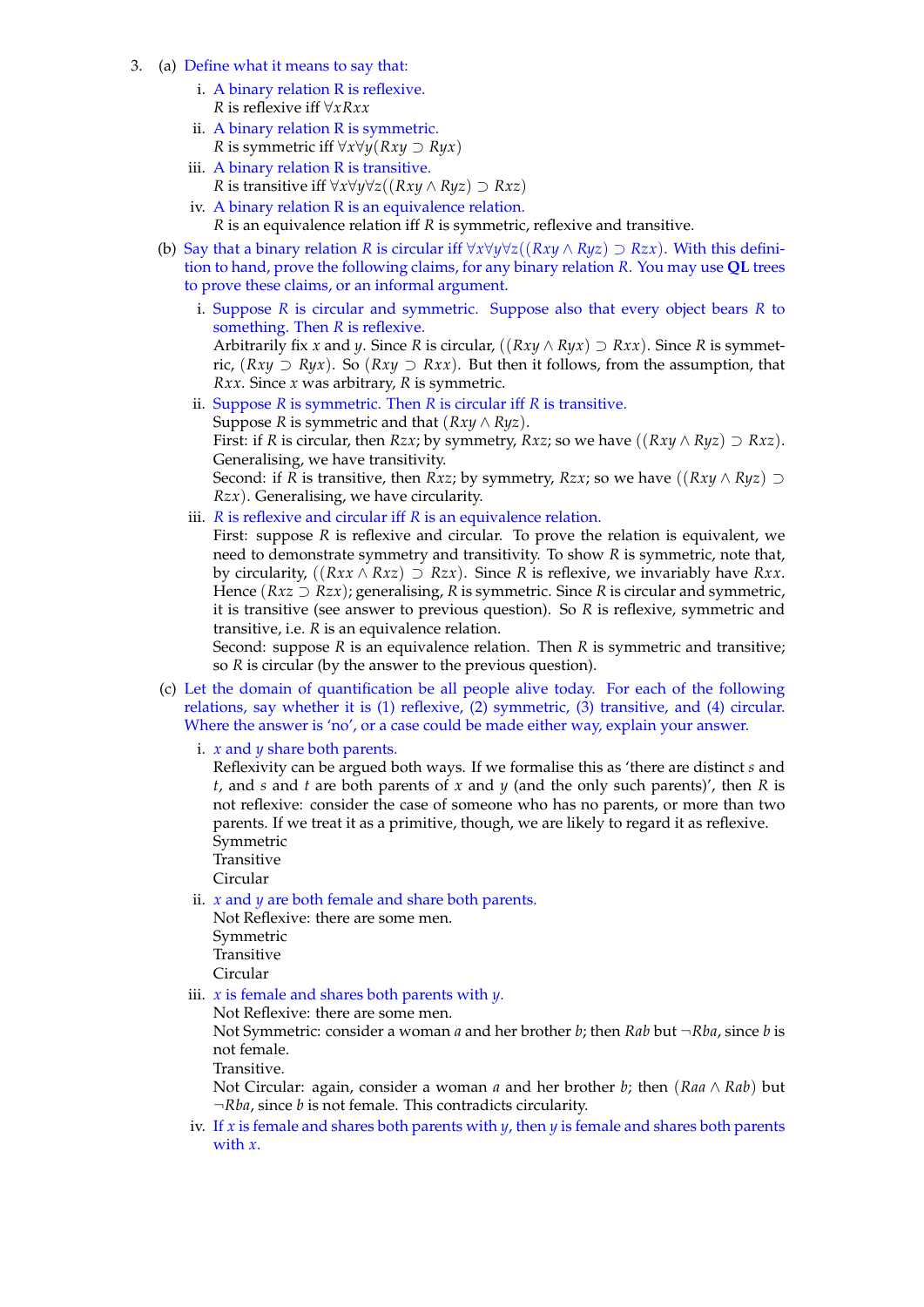Reflexive.

Not Symmetric. Consider a man *a* and his sister *b*. Then *Rab* (since *a* is not female), but *¬Rba* (since *b* is female but *a* is not).

Not Transitive. Consider a woman *a* and her brother *c*. Let *b* be someone unrelated to *a* and *c*. Then *Rab* (since they are unrelated) and *Rbc* (since they are unrelated); but  $\neg Rac$  (since *a* is female and *c* is not.)

Not Circular. With the same three people, we have *Rcb* and *Rba*, but *¬Rac*.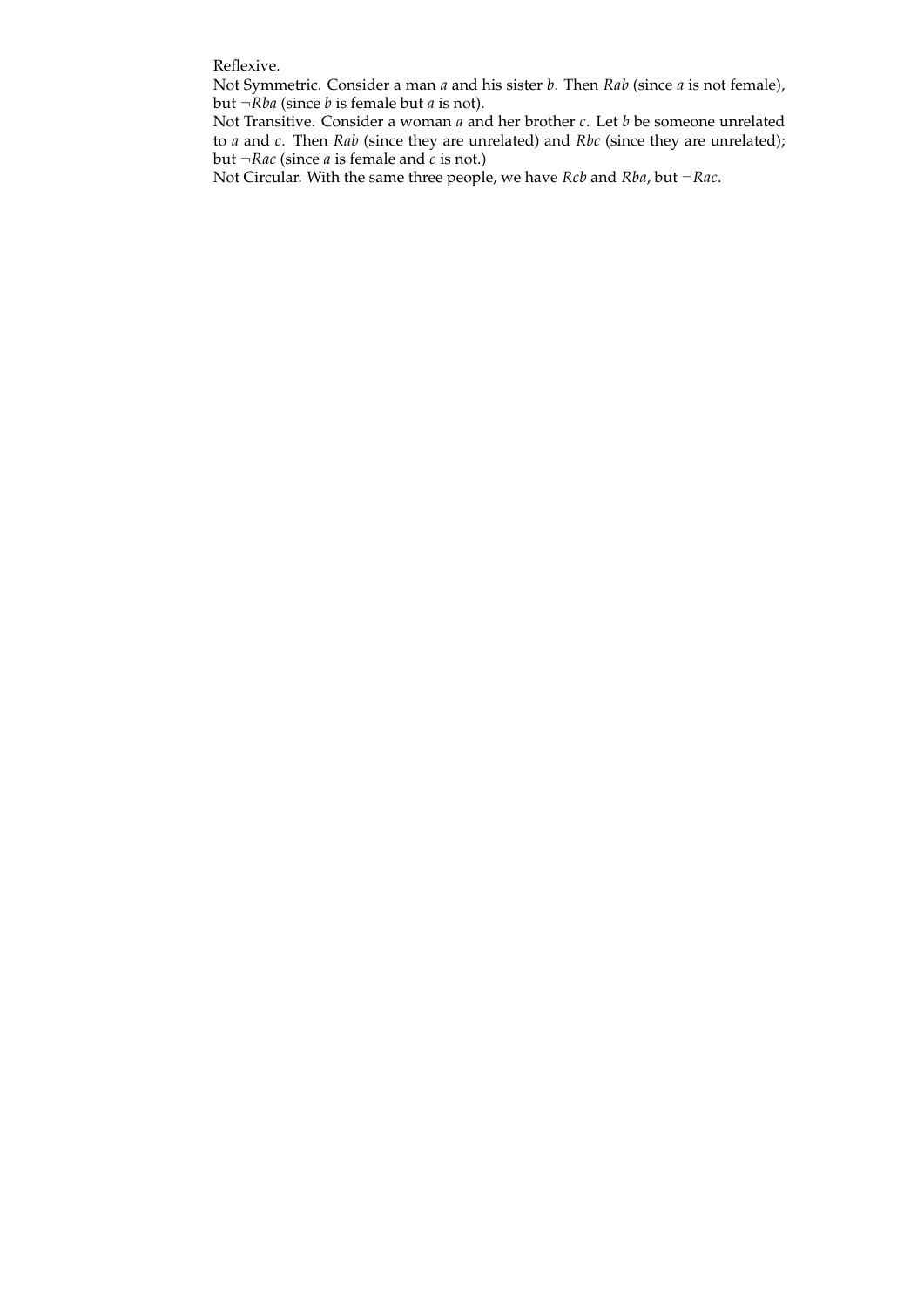- 4. Attempt all parts of this question.
	- (a) Let A be the set of all women, B be the set of all Russians, and C be the set of all married Russians. Give the natural language translations of the following:
		- i. C *⊆* (A *∩* B)

The set of married Russians is a subset of the intersection of the set of Russians and the set of women. Thus: every married Russian is a Russian woman (i.e., no Russian men are married).

ii. Alexandra *∈* (B *∪* A)

Alexandra is a member of the union of the set of Russians and the set of women. Thus: Alexandra is either Russian or a woman.

iii.  $C \subset \wp(B)$ 

The set of married Russians is a proper subset of the powerset of the set of Russians. Thus: not every Russian is married.

iv. (A *∩* B) *̸*= ∅

The intersection of the set of Russians and the set of women is not the empty set. Thus: there is at least one Russian woman.

v. Tatjana *∈* (A/B)

Tatjana is a member of the set of women who are not Russian. Thus: Tatjana is a non-Russian woman.

vi. *{x* : *x ∈* A*}*

The set of women. (Note: this is a name, note a sentence.)

## (b) What is the axiom of extensionality?

The axiom of extensionality is the set theoretic axiom which governs the identity of sets. The axiom states that two sets are identical if and only if they have all of their members in common; in symbols:

$$
(\forall x)(\forall y)(x = y \supset \forall z(z \in x \equiv z \in y))
$$

where the quantifiers range over sets.

- (c) Suppose that X = *{*Ringo, John, Paul, George*}*. And suppose that all and only the members of X are groovy. Show:
	- i. That there is no set of all the non-groovy things.

Assume the existence of such a set, Q. Since X has as its members all the groovy things, Q must contain everything that it is not in X. So  $X \cup Q$  is the universal set. But there is no universal set; so Q does not exist.

(To show that there is no universal set, suppose, on the contrary, that V is the universal set. By the Axiom of Separation,  $R = \{x : x \in V \land \neg x \in x\} = \{x : \neg x \in x\}$  exists. This is the Russell set: if  $R \in R$ , then  $\neg R \in R$ , by the definition of R; but if  $\neg R \in R$ , then R *∈* R, again by the definition of R. So R *∈* R iff *¬*R *∈* R, which is a contradiction. So the universal set does not exist.)

ii. That no member of  $\mathcal{O}(X)$  is groovy.

This question is poorly phrased. If we knew that John, Ringo, etc. are not sets, it would be easy to show that no member of  $\wp(X)$  is groovy. By the definition of powerset,  $\varphi(X) = \{x : x \subseteq X\}$ , the members of  $\varphi(X)$  are sets. Now, if there were some *z* such that  $z \in \wp(X)$  and  $z \in \wp(Y)$ , then  $z \in X$ . But since we are assuming that no element of X is a set, there can be no such *z*.

However, the question has *not* told us that the elements of X are not sets. For it might be that 'John' refers to the *{*Ringo*}*. In which case, John is a member both of X and  $\wp(X)$ . So we cannot prove (ii).

iii. That if Yoko is a subset of  $X$  then Yoko either has a groovy member or is the empty set.

If Yoko is a subset of X then every *x* in Yoko is in X. Since X contains *only* groovy things, Yoko contains only groovy things. So anything in Yoko is groovy. So either Yoko contains something groovy, or Yoko is the empty set.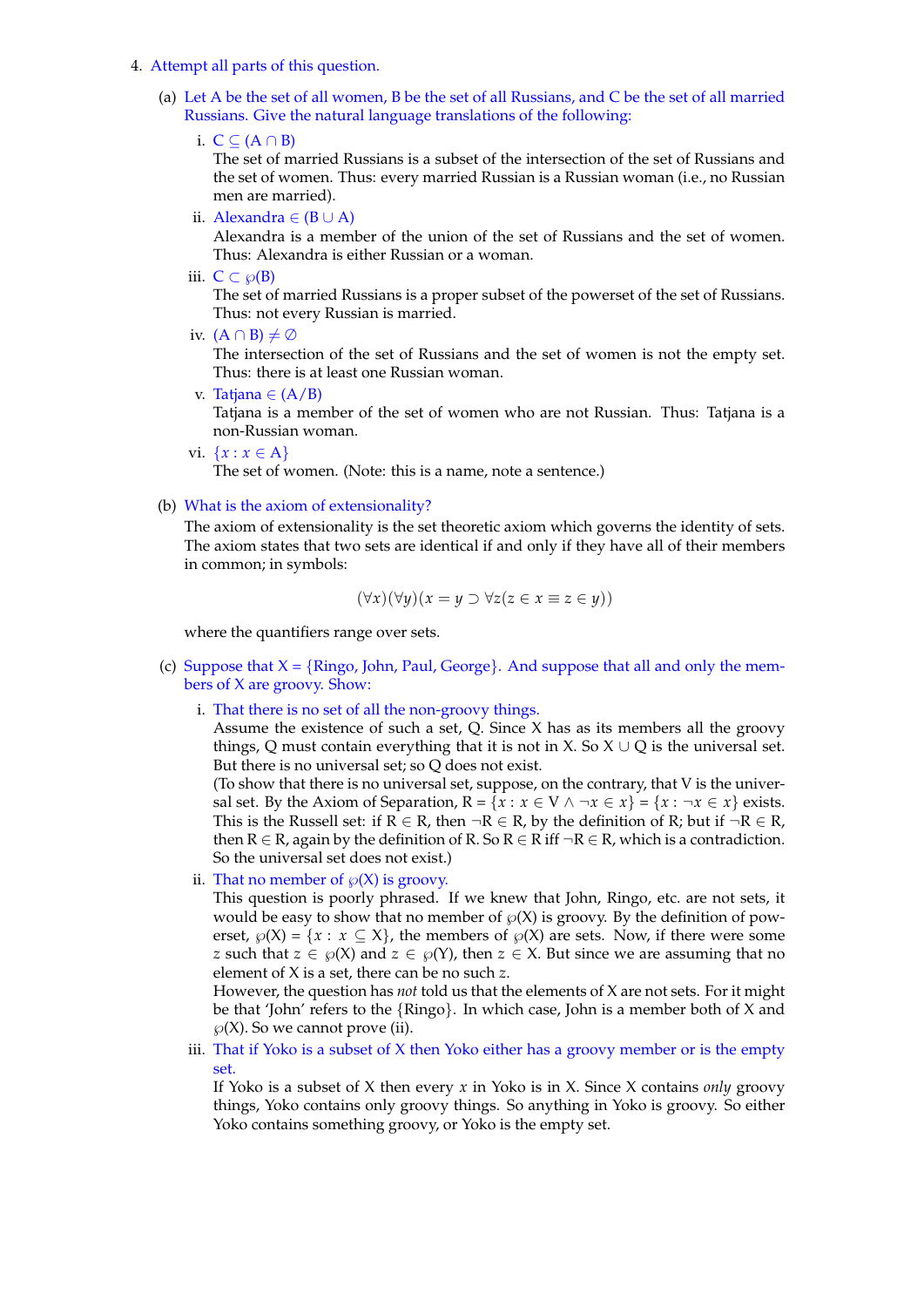## (d) What is Bayes' Theorem?

Bayes's Theorem is a law of probability connecting conditional probabilities. Where:

- *• P*(*A*) is the unconditional probability of event *A*;
- $P(B)$  is the unconditional probability of event *B*, and  $P(B) \neq 0$ ; and
- $P(A|B)$  is the conditional probability of *A* given *B* (and conversely for  $P(B|A)$ );

we have:

$$
P(A|B) = \frac{P(B|A)P(B)}{P(A)}
$$

- (e) You are faced with two bags. Bag A contains 10 red balls, 9 of which have a black spot, and 2 unspotted white balls. Bag B contains 10 red balls, 1 of which has a black spot, and 50 unspotted white balls. You are passed one of the bags. You don't know which bag you have, though you know that there is a  $\frac{1}{4}$  chance it is bag A, and a  $\frac{3}{4}$  chance that it is bag B. What is:
	- i. The probability that you will pull a red ball out of the bag?

Let *R* be the event of getting a red ball, *A* be the event of getting bag A, and *B* be the event of getting bag B. Since *A* and *B* are mutually exclusive and exhaustive:

$$
P(R) = P(R \land A) + P(R \land B)
$$
  
=  $\frac{1}{4} \times \frac{10}{12} + \frac{3}{4} \times \frac{10}{60}$   
=  $\frac{1}{3}$ 

ii. The probability that you will pull a spotted ball out of the bag, given that you have bag B?

This is just the frequency of spotted balls in bag B, namely  $\frac{1}{60}$ .

iii. The probability that the ball you will pull out will be spotted, given that it will be a red ball?

Let *S* be the event of getting a spotted ball, with other abbreviations as in question i.

$$
P(S|R) = \frac{P(S \wedge R)}{P(R)}
$$

We know from question i that  $P(R) = \frac{1}{3}$ ; it remains to calculate  $P(S \wedge R)$ . Again, since *A* and *B* are mutually exclusive exhaustive events:

$$
P(S \wedge R) = P(S \wedge R \wedge A) + P(S \wedge R \wedge B)
$$
  
= 
$$
\frac{9}{12} \times \frac{1}{4} + \frac{1}{60} \times \frac{3}{4}
$$
  
= 
$$
\frac{1}{5}
$$

So  $P(S|R) = \frac{3}{5}$ .

*NB: a common mistake is to assume that the answer can be calculated as:*

*[probability ball will be spotted given it will be red, given that you have bag A] +*

*[probability ball will be spotted given it will be red, given that you have bag B]*

*To see that this is a mistake reason as follows. The frequency of red balls in bag A is much higher than the frequency of red balls in bag B. So, since what is given is that the ball will be red, it is* more *likely that you are dealing with bag A than with bag B. (Indeed, suppose that B contained* no *red balls; then it would be* certain *that you had been given bag A.)*

iv. The probability that you will first pull a white ball, followed by a red ball with a spot, given that you have bag A?

I shall assume that we do *not* replace the first ball after drawing it.

The probability that I will first pull out a white ball, given that I have bag A, is just the frequency of white balls in bag A, i.e.  $\frac{1}{6}$ .